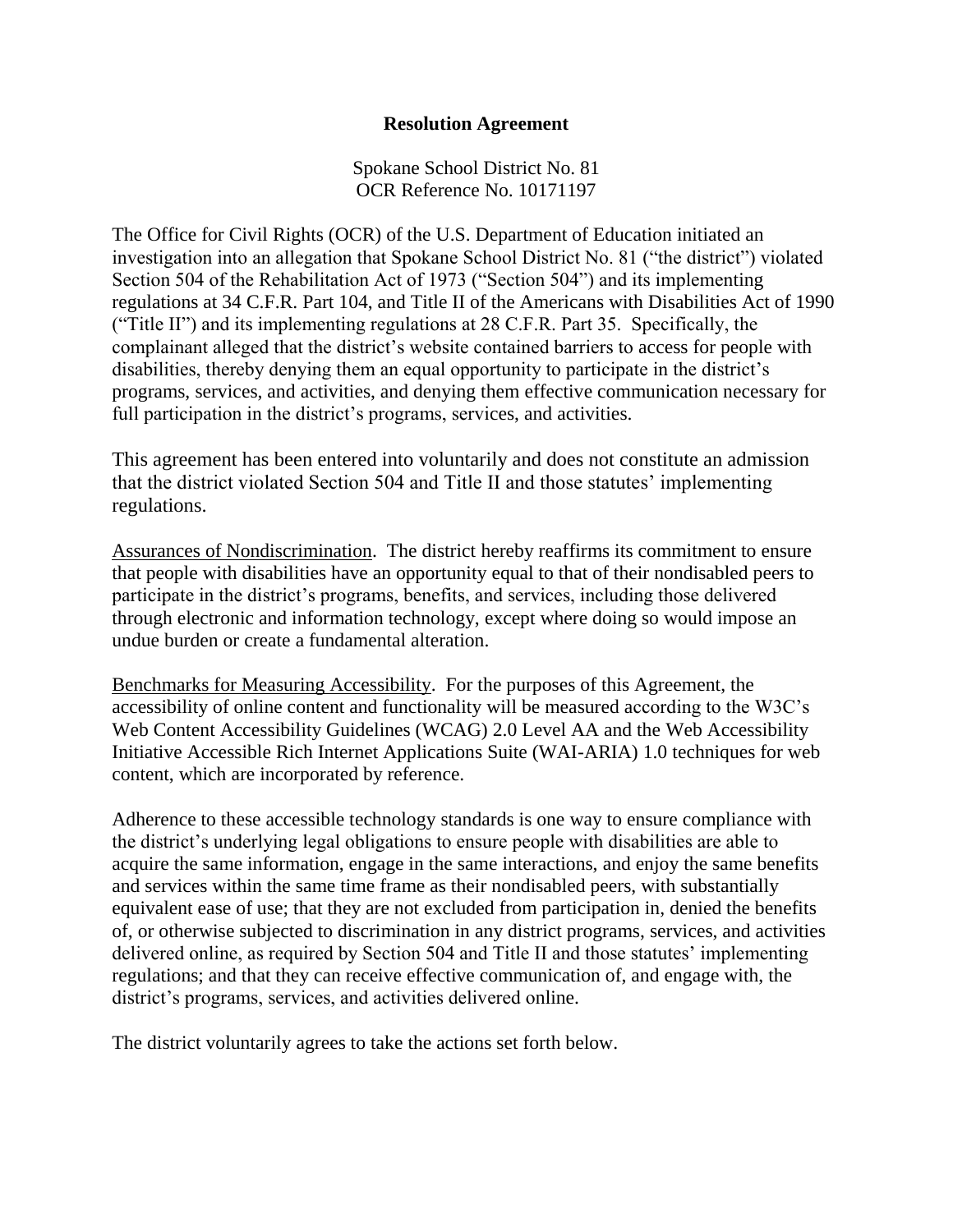- 1. Undue Burden and Fundamental Alteration. For any technology-related requirement in this agreement for which the district asserts an undue burden or fundamental alteration defense, such assertion may only be made by the district superintendent, or by an individual designated by the superintendent, and who has budgetary authority after considering all resources available for use in the funding and operation of the service, program, or activity. If the district asserts either defense, the district must provide a written statement of the reasons for reaching that conclusion, including the cost of meeting the requirement, the available funding and other resources, and its plan for providing equally effective alternate access. To provide equally effective alternate access, alternatives are not required to produce the identical result or level of achievement for persons with and without disabilities, but must afford persons with disabilities an equal opportunity to obtain the same result, to gain the same benefit, or to reach the same level of achievement, in the most integrated setting appropriate to the person's needs. The written statement will be certified by the superintendent or designee.
- 2. Policies and Procedures for New Online Content and Functionality*.* Within 120 calendar days of the date of this Agreement, the district will submit to OCR for its review and approval proposed policies and procedures ("the Plan for New Content") to ensure that all new, newly added, or modified online content and functionality will be accessible to people with disabilities as measured by conformance to the Benchmarks for Measuring Accessibility set forth above, except where doing so would impose a fundamental alteration or undue burden.

The Plan for New Content must include sufficient quality assurance procedures for full implementation, setting up a system of testing and accountability to maintain the accessibility of all online content and functionality on an ongoing basis, and backed by adequate personnel and financial resources. This requirement also applies to the district's online content and functionality developed by, maintained by, or offered through a thirdparty vendor or through the use of open sources, and includes setting up systems of accountability and verifying claims of accessibility by vendors or open sources.

When fundamental alteration or undue burden defenses apply, the Plan for New Content will require the district to provide equally effective alternate access. The Plan for New Content will require the district, in providing equally effective alternate access, to take any actions that do not result in a fundamental alteration or undue financial and administrative burdens, but nevertheless ensure that, to the maximum extent possible, individuals with disabilities receive the same benefits or services as their nondisabled peers.

## Reporting:

a) Within 60 calendar days of receiving OCR's approval of the Plan for New Content, the district will officially adopt, and fully implement, the amended policies and procedures.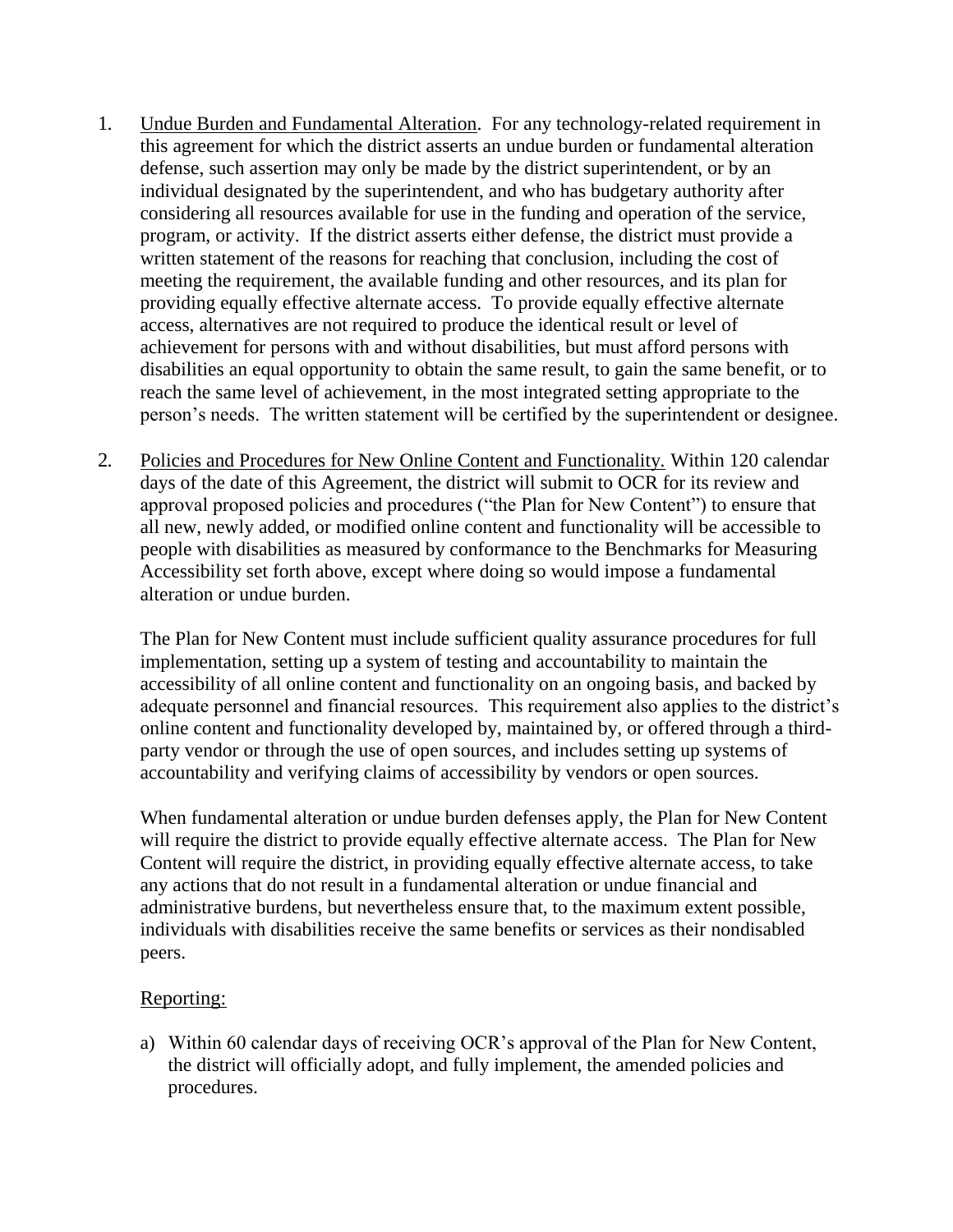- b) Reporting: Within 75 calendar days of receiving OCR's approval, the district will submit to OCR the approved policies and procedures, evidence of their adoption and distribution, and a description of how they are being implemented.
- 3. Designation of Auditor. Within 150 calendar days from the date of this Agreement, the district will propose for OCR's review and approval the identity and bona fides of an Auditor (corporation or individual) to audit all existing content and functionality on its website and to identify any online content or functionality that is inaccessible to persons with disabilities. The Auditor will have sufficient knowledge and experience in website accessibility to carry out all related tasks, including development of a proposed Corrective Action Plan. OCR will evaluate whether the proposed Auditor has the requisite experience and knowledge to carry out an appropriate Audit and to develop a proposed Corrective Action Plan.

Reporting: Within 30 calendar days of receiving OCR's approval of the proposed Auditor, the district will submit to OCR documentation that it has assigned or retained the Auditor approved by OCR to conduct the Audit of existing content and functionality.

4. Audit of All Existing Content and Functionality. The Auditor approved by OCR will audit all content and functionality on the district's website, including, but not limited to, the home page, all subordinate pages, and the district's intranet pages and sites, and to identify any online content or functionality that is inaccessible to persons with disabilities, including online content and functionality developed by, maintained by, or offered through a third-party vendor or an open source. The Audit will be conducted using the Benchmarks for Measuring Accessibility set out above, unless the district receives prior permission from OCR to use a different standard as a benchmark. During the Audit, the district will seek input regarding the accessibility of its website from persons knowledgeable about website accessibility, including employees, parents, students, and members of the public with disabilities.

Reporting: Within 120 calendar days of receiving OCR's approval of the proposed Auditor, the district will submit to OCR documentation of the steps taken by the Auditor during the Audit, a description of the outreach it undertook and the input it received, and a detailed accounting of the results of the Audit.

5. Proposed Corrective Action Plan. Within 180 calendar days of receiving OCR's approval of the proposed Auditor, the district will submit to OCR for its review and approval a proposed Corrective Action Plan to address all inaccessible content and functionality identified during the district's Audit. The proposed Corrective Action Plan will set out a detailed schedule for addressing problems, taking into account identified priorities, with all corrective actions to be completed within 24 months of the date OCR approved the Corrective Action Plan.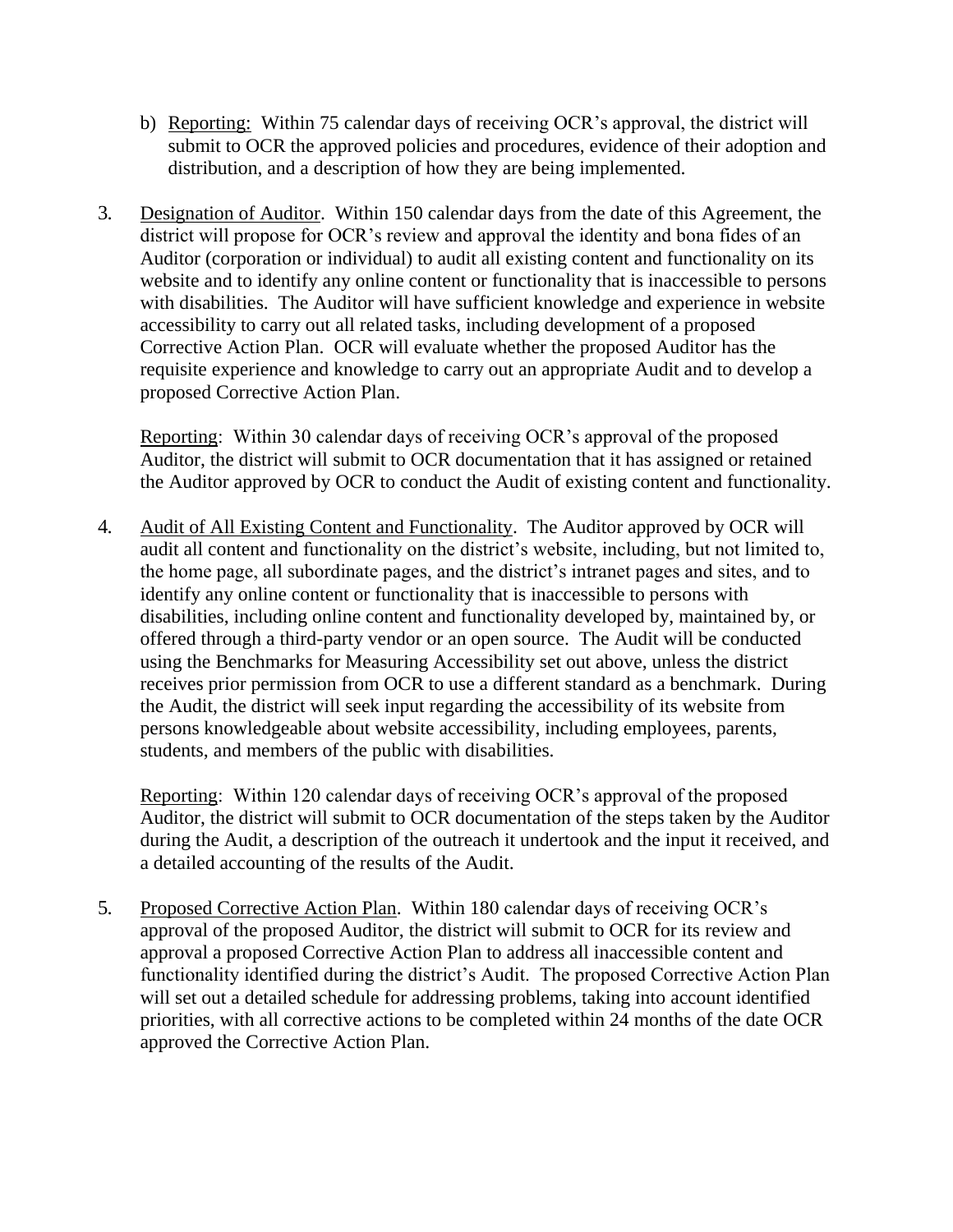- a) Within 30 calendar days of receiving OCR's approval of the proposed Corrective Action Plan, the district will officially adopt and implement the Corrective Action Plan.
- b) Reporting: Within 45 calendar days of receiving OCR's approval of the proposed Corrective Action Plan, the district will submit to OCR the approved Corrective Action Plan, and documentation establishing that the approved Corrective Action Plan is being implemented according to the approved schedule. Reports will be due every six months thereafter until the Corrective Action Plan has been completed.
- 6. Notice. Within 45 calendar days of the date of this agreement, the district will submit to OCR for review and approval a proposed Notice for its website to persons with disabilities regarding how to request the webmaster or other appropriate person to provide access to (or notify the district regarding) online information or functionality that is currently inaccessible. The proposed Notice will also include information about, or an accessible link to information about, how to file a formal grievance with the district pursuant to the requirements of Section 504 and Title II. Within 20 calendar days of receiving OCR's approval of the proposed Notice, the district will officially adopt and publish the approved Notice by prominently posting the approved Notice on its home page and throughout its website (including all subordinate pages and intranet pages and sites).

Reporting. Within 30 calendar days of receiving OCR's approval of the district's proposed Notice, the district will provide documentation to OCR regarding the locations and content of its published Notice.

7. Training. Starting no later than 150 calendar days from the date of this agreement, and annually thereafter, the district will deliver website accessibility training to all appropriate personnel, including, but not limited to: content developers, webmasters, procurement officials, and all others responsible for developing, loading, maintaining, or auditing web content and functionality. The training will include information about how to comply with the Benchmarks for Measuring Accessibility set forth above.

Reporting: By December 31, 2017, and annually thereafter until such time as OCR closes its monitoring of this agreement, the district will submit to OCR documentation that the training required by this agreement has been delivered. The documentation will include a list of invitees and attendees and their position titles, a description of the delivered training content, and the presenters' credentials for providing such training.

8. Fulfillment of Terms. The district understands that OCR will not close the monitoring of this agreement until OCR determines that the district has fulfilled the terms of this agreement and is in compliance with the regulations implementing Section 504 at 34 C.F.R. 104.4 and the regulations implementing Title II at 28 C.F.R. 35.130 and 35.160(a), which were at issue in this case.